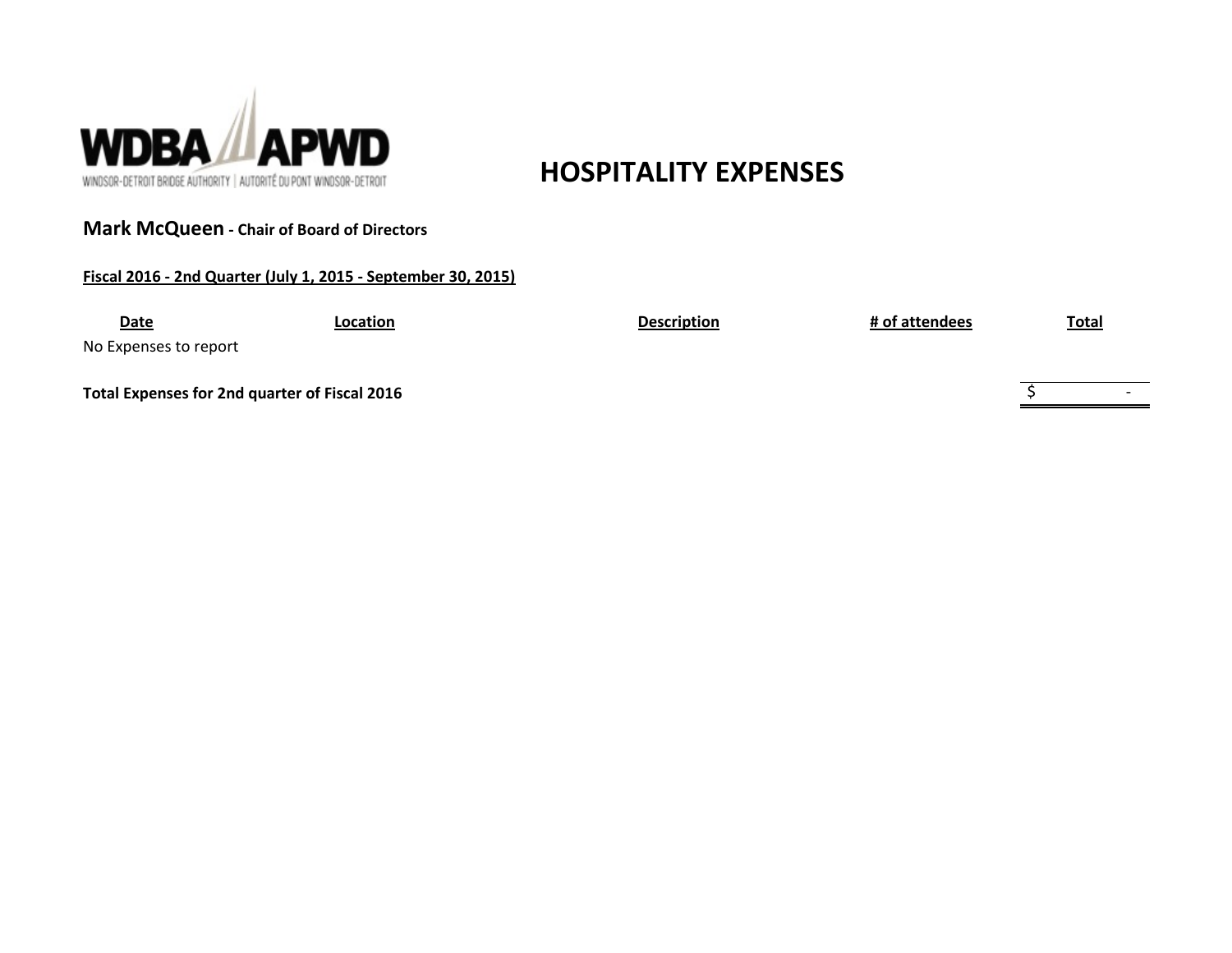

**TRAVEL EXPENSES**

**Mark McQueen - Chair of Board of Directors**

#### **Fiscal 2016 - 2nd Quarter (July 1, 2015 - September 30, 2015)**

| Departure |                                               |                    |                              |               | Other          |                       | <b>Meals and</b> |                   |
|-----------|-----------------------------------------------|--------------------|------------------------------|---------------|----------------|-----------------------|------------------|-------------------|
| Date      | <b>Return Date</b>                            | <b>Destination</b> | <b>Purpose of Travel</b>     | Airfare/Train | Transportation | <b>Accommodations</b> | Incidentals      | <b>Total</b>      |
| 22-Sep-15 | 22-Sep-15                                     | Detroit. MI        | To attend meeting in Detroit | 1.492.41      | 329.84         |                       |                  | 33.90<br>.,856.15 |
|           | Total Expenses for 2nd quarter of Fiscal 2016 |                    |                              | 1.492.41      | 329.84         |                       |                  | 33.90<br>1,856.15 |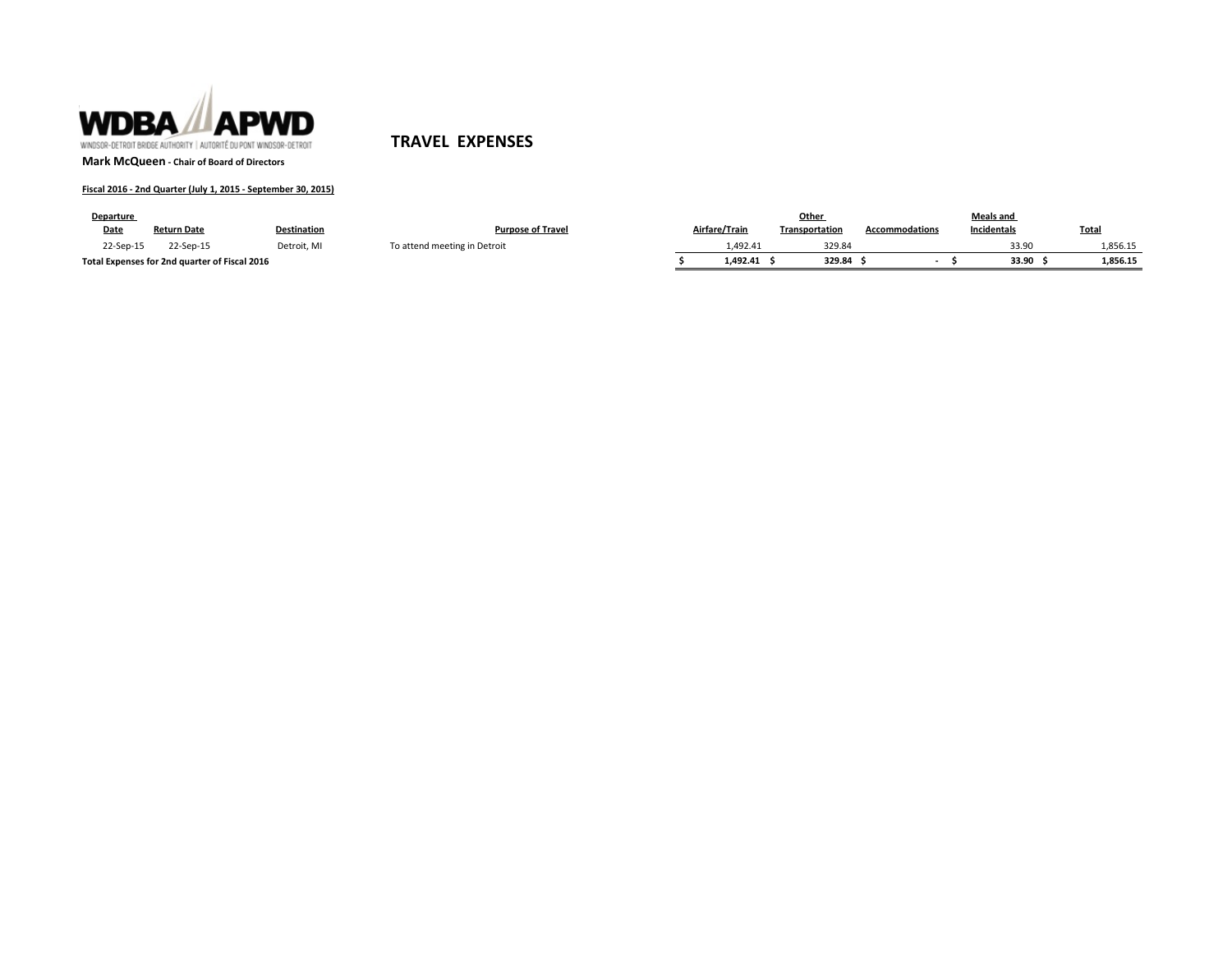

# **HOSPITALITY EXPENSES**

WINDSOR-DETROIT BRIDGE AUTHORITY | AUTORITÉ DU PONT WINDSOR-DETROIT

## **Michael Cautillo - President & Chief Executive Officer**

**Fiscal 2016 - 2nd Quarter (July 1, 2015 - September 30, 2015)**

| <b>Date</b>           | Location                                      | <b>Description</b> | # of attendees | <b>Total</b>             |
|-----------------------|-----------------------------------------------|--------------------|----------------|--------------------------|
| No Expenses to report |                                               |                    |                |                          |
|                       | Total Expenses for 2nd quarter of Fiscal 2016 |                    |                | $\overline{\phantom{0}}$ |